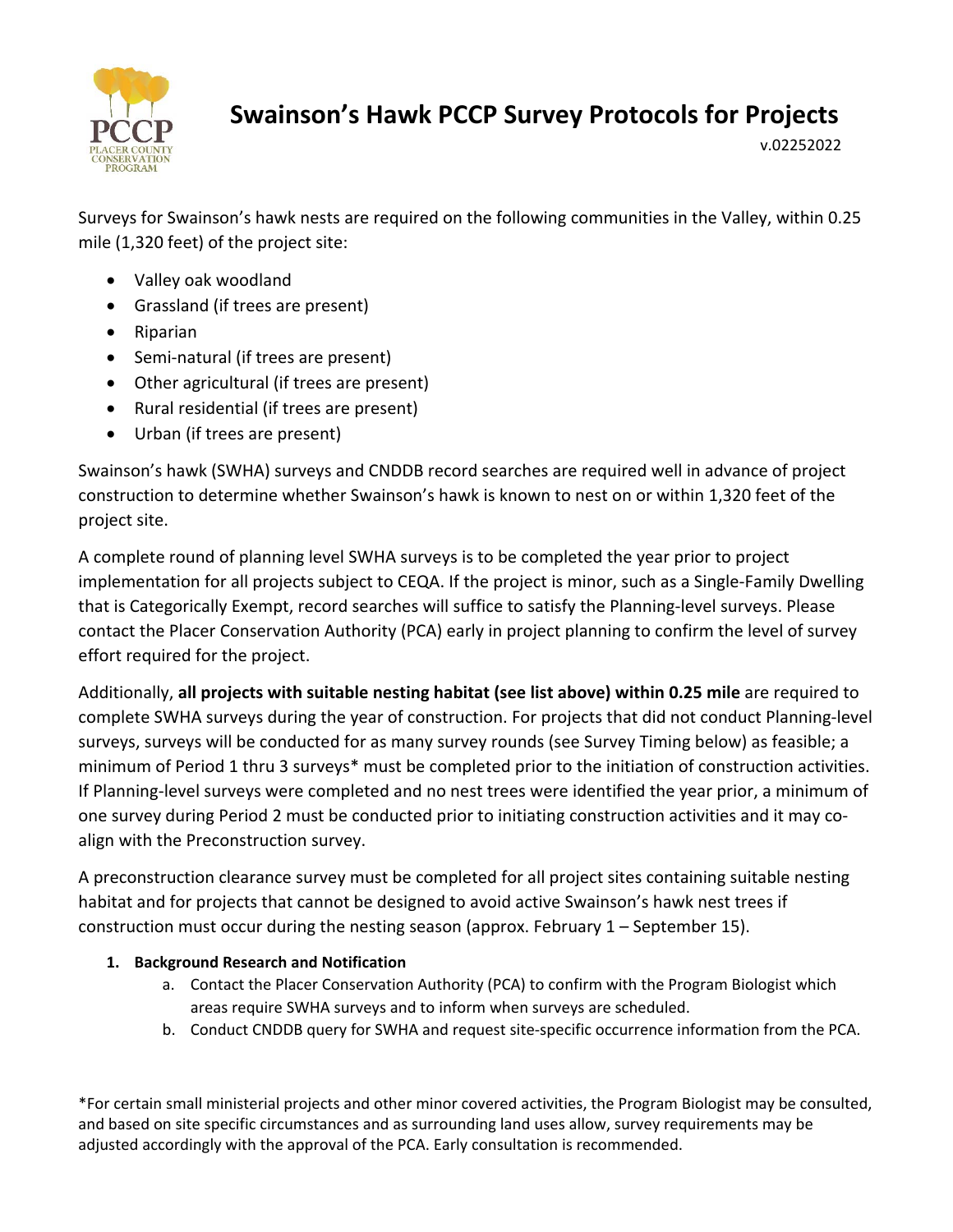### **2. Survey Timing: Planning‐level (year prior)**

Conduct Planning‐level surveys between February 1 – September 15 the year prior to project implementation (based on a modified schedule within CDFW 2000 SWHA Guidelines):

- a. Period 2: March 20 April 5 (Sunrise to 1000 and/or 1600 to sunset)
	- 2 survey rounds for detecting nest building, SWHA courtship behavior, early nesting
- b. Period 3: April 5 April 20 (Sunrise to 1200 and/or 1630 to Sunset)
	- 2 survey rounds for detecting active nesting
- c. Period 4: April 21 June 10 (known nests only)

1 survey round for detecting active nesting – most hawks should be established nesting by this period.

- d. Period 5: June 10 July 30 (known nests only; Sunrise to 1200 and/or 1600 to Sunset) 1 survey round to observe post‐fledging success or failure
- e. If a SWHA nest is located and presence confirmed during one of the above survey rounds, only 1 follow‐up visit is required to minimize nest disturbance and confirm continued occupancy.
- f. If a nest tree is identified during the planning‐level surveys and is planned for removal, early consultation with the PCA and CDFW will begin on removal of that tree outside of the nesting season.

## **3. Survey Timing: Year of Implementation**

- a. Period 1: January March 20 = 1 survey round for existing stick nests
	- If planning‐level surveys have been completed, the Period 1 survey is optional.
- b. Period 2: March 20 April 5 (Sunrise to 1000 and/or 1600 to sunset)
	- 2 survey rounds for detecting nest building, SWHA courtship behavior, early nesting;
	- If planning-level surveys have been completed, only 1 survey round is required.
- c. Period 3: April 5 April 20 (Sunrise to 1200 and/or 1630 to Sunset)
	- 2 survey rounds for detecting active nesting
- d. Period 4: April 21 June 10 (anytime, may be replaced by preconstruction survey) 1 survey round for detecting active nesting – most hawks should be established nesting by this period.
- e. Period 5: June 10 July 30 (known nests only; Sunrise to 1200 and/or 1600 to Sunset) 1 survey round to observe post‐fledging success or failure

# 4. **Survey Timing: Preconstruction‐level**

- a. Preconstruction 1 survey 15 days prior to any project work including vegetation removal.
- b. If active construction lapses for more than 15 days, another preconstruction survey for SWHA activity is required.

# 5. **Methodology – CDFW 2000**

Surveys should be conducted in a manner that maximizes the potential to observe the adult Swainson's hawks, as well as the nest/chicks second.

- a. Minimum Equipment: Minimum survey equipment includes a high‐quality pair of binoculars and a high-quality spotting scope. Surveying even the smallest project area will take hours, and poor optics often result in eye‐strain and difficulty distinguishing details in vegetation and subject birds. Other equipment includes good maps, GPS units, flagging, and notebooks.
- b. Walking vs Driving: Driving (car or boat) or "windshield surveys" are usually preferred to walking if an adequate roadway is available through or around the project site. While driving, the observer can typically approach much closer to a hawk without causing it to fly. Although it might appear that a flying bird is more visible, they often fly away from the observer using trees as screens; and it is difficult to determine from where a flying bird came. Walking surveys are useful in locating a nest after a nest territory is identified, or when driving is not an option.
- c. Angle and Distance to the Tree: Surveying subject trees from multiple angles will greatly increase the observer's chance of detecting a nest or hawk, especially after trees are fully leafed and when